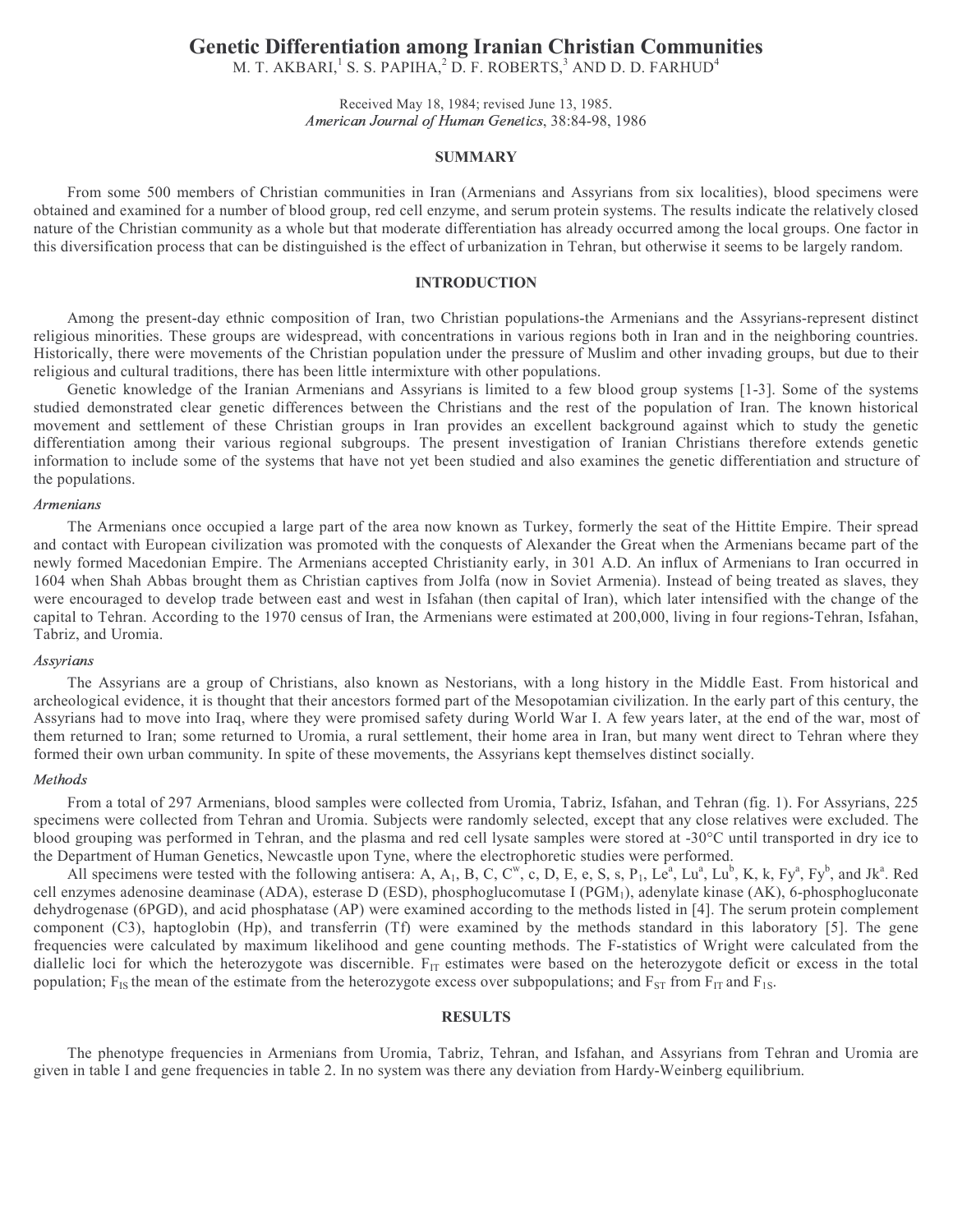# MAP OF IRAN SHOWING THE SITE OF SAMPLE COLLECTION



Fig 1.ó Geographical Location of Samples

### 

For the ABO system, the A gene frequency ranges in Armenians from 29% to 40% and in Assyrians from 26% to 33%. In neither Assyrians nor Armenians is there any regional genetic heterogeneity ( $X^2 = 8.69$ , d.f. = 9, NS, and  $X^2 = 6.41$ , d.f. = 3, NS, respectively), and there is no interethnic heterogeneity  $(X^2 = 6.47, d.f. = 4, NS)$ . The slightly lower frequencies of the A<sub>I</sub> gene in Armenians and Assyrians of Tehran (29% and 27%, respectively) by comparison with those in the original rural settlements of Uromia (differences are at the expense of O genes since the B gene frequency varies little) suggests some intermixing in Tehran with the local urban communities in whom the A gene frequency is lower (22%).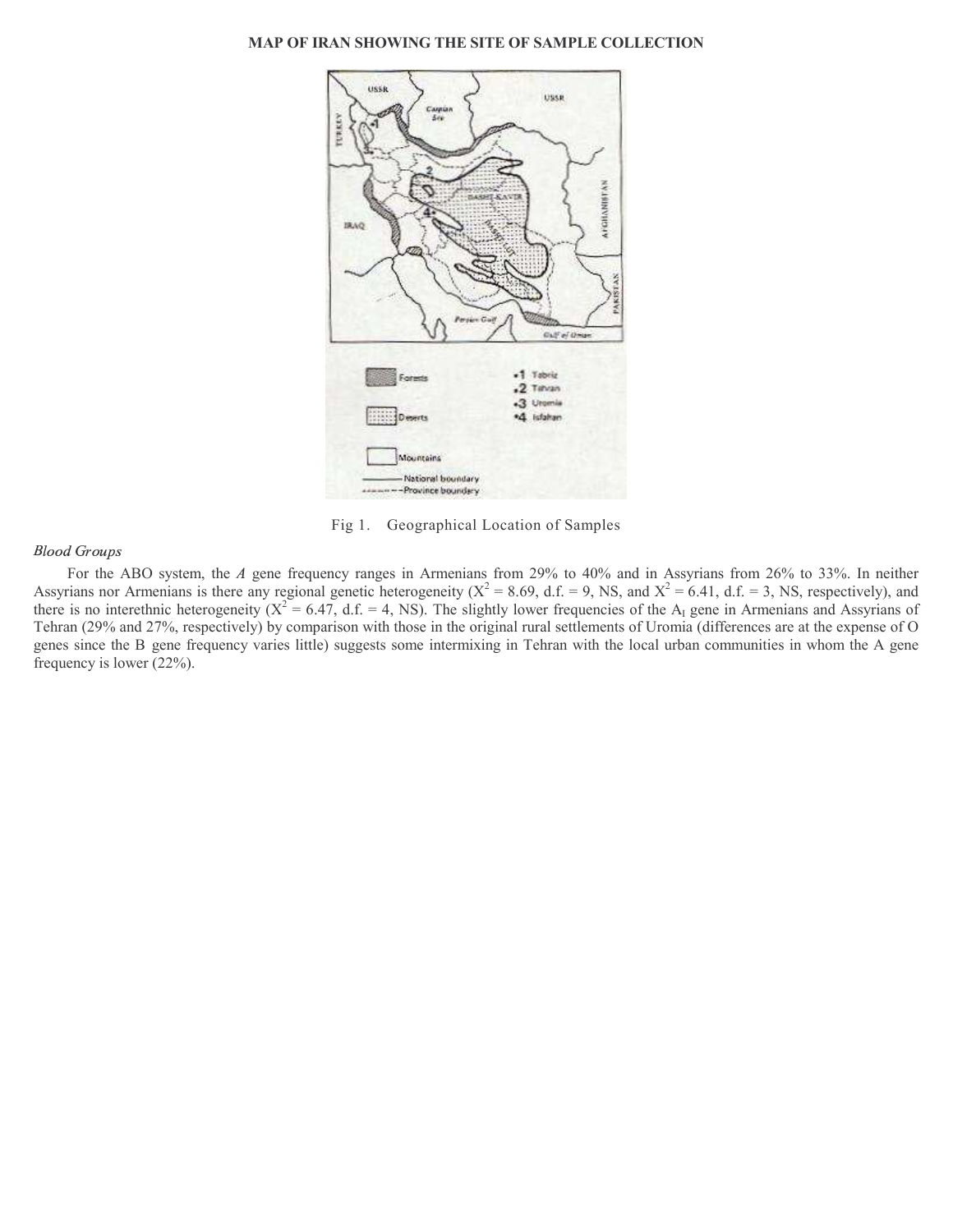# Distribution of blood group antigens, serum proteins, and red cell enzymes among different regional groups of Armenian and Assyrian Christians in Iran (x<sup>2</sup> tests deviation from Hardy-Weinberg equilibrium.

|                       | <b>ARMENIAN</b> |                                        | <b>ARMENIAN</b>  |                                        | <b>ARMENIAN</b>         |                                        | <b>ARMENIAN</b>      |                                        | <b>ASSYRIAN</b>                 |                                        | <b>ASSYRIAN</b> |                                        |
|-----------------------|-----------------|----------------------------------------|------------------|----------------------------------------|-------------------------|----------------------------------------|----------------------|----------------------------------------|---------------------------------|----------------------------------------|-----------------|----------------------------------------|
|                       |                 | <b>UROMIA</b>                          |                  | <b>TABRIZ</b>                          |                         | <b>TEHRAN</b>                          |                      | <b>ISFAHAN</b>                         |                                 | <b>TEHRAN</b>                          |                 | <b>UROMIA</b>                          |
|                       |                 |                                        |                  |                                        |                         |                                        |                      |                                        |                                 |                                        |                 |                                        |
| <b>SYSTEM</b>         | No.<br>observed | Frequency<br>observed<br>$\frac{0}{0}$ | No.<br>observed  | Frequency<br>observed<br>$\frac{0}{0}$ | No.<br>observed         | Frequency<br>observed<br>$\frac{0}{0}$ | No.<br>observed      | Frequency<br>observed<br>$\frac{0}{0}$ | No.<br>observed                 | Frequency<br>observed<br>$\frac{0}{0}$ | No.<br>observed | Frequency<br>observed<br>$\frac{0}{0}$ |
| <b>Blood</b>          |                 |                                        |                  |                                        |                         |                                        |                      |                                        |                                 |                                        |                 |                                        |
| groups:               |                 |                                        |                  |                                        |                         |                                        |                      |                                        |                                 |                                        |                 |                                        |
| ABO:                  |                 |                                        |                  |                                        |                         |                                        |                      |                                        |                                 |                                        |                 |                                        |
| $\mathcal{O}$         | 11              | 15.9                                   | $\overline{13}$  | 20.0                                   | $\overline{28}$         | 33.3                                   | $\overline{22}$      | 27.8                                   | 24                              | 31.6                                   | 29              | 19.5                                   |
| $\overline{B}$        | 7               | 10.1                                   | 6                | 9.2                                    | $\overline{10}$         | 11.9                                   | $\overline{7}$       | 8.9                                    | $\overline{15}$                 | 19.7                                   | $\overline{22}$ | 14.8                                   |
| A <sub>2</sub>        | $\overline{5}$  | 7.2                                    | $\overline{3}$   | 4.6                                    | $\overline{\mathbf{3}}$ | 3.6                                    | $\overline{7}$       | 8.9                                    | $\overline{1}$                  | 1.3                                    | $\overline{14}$ | 9.4                                    |
| $A_1$                 | $\overline{38}$ | 55.1                                   | $\overline{36}$  | 55.4                                   | 37                      | 44.0                                   | $\overline{36}$      | 45.6                                   | $\overline{32}$                 | 42.1                                   | $\overline{75}$ | 50.3                                   |
| $A_1B$                | 2               | 2.9                                    | $\mathfrak{Z}$   | 4.6                                    | 1                       | 1.2                                    |                      | $\overline{1.3}$                       | $\mathbf{1}$                    | 1.3                                    | $\overline{2}$  | 1.3                                    |
| $A_2B$                | 6               | 8.7                                    | $\overline{4}$   | 6.2                                    | $\overline{5}$          | 6.0                                    | 6                    | 7.5                                    | $\overline{3}$                  | 3.9                                    | $\overline{7}$  | 4.7                                    |
| <b>Total</b>          | 69              | .                                      | 65               | $\cdots$                               | 84                      | $\cdots$                               | 79                   | .                                      | 76                              | $\cdots$                               | 149             | $\mathbb{Z}^2$ .                       |
| $X^2$ <sub>2</sub>    |                 | 0.29                                   |                  | 4.54                                   |                         | .39                                    |                      | 0.72                                   |                                 | 2.86                                   |                 | 3.57                                   |
| <b>Rhesus:</b>        |                 |                                        |                  |                                        |                         |                                        |                      |                                        |                                 |                                        |                 |                                        |
| ccddee                | 8               | 11.6                                   | $\overline{3}$   | 4.6                                    | $\overline{10}$         | 11.9                                   | 6                    | 7.6                                    | 8                               | 8.7                                    | 11              | 7.4                                    |
| ccdaEE                |                 | 1.4                                    | $\mathbb{Z}^2$ . | $\cdots$                               | $\Box$ $\Box$           | $\Box$ $\Box$                          | $\Box$ .             | $\Box$ .                               | $\sim$ $\pm$ $\pm$              | $\Box$ .                               |                 | 0.7                                    |
| ccddEE                | 1               | 1.4                                    | $\ldots$         | $\Box$ .                               | $\Box$ .                | $\Box$ .                               | $\sim$ $\sim$ $\sim$ | $\Box$ .                               | $\mathbb{Z}^2$ . $\mathbb{Z}^2$ | $\ldots$                               | $\ldots$        | $\ldots$                               |
| $ccDee$               | $\mathfrak{Z}$  | 4.3                                    | 6                | 9.2                                    | 6                       | 7.1                                    | 3                    | 3.8                                    | 5                               | 5.4                                    | 9               | 6.0                                    |
| ccDEe                 | $\overline{2}$  | 2.9                                    | 5                | 7.7                                    | 8                       | 9.5                                    | $\overline{13}$      | 16.4                                   | $\overline{15}$                 | 16.3                                   | 17              | 11.4                                   |
| ccDEE                 | $\mathfrak{2}$  | 2.9                                    |                  | 1.0                                    | $\overline{4}$          | 4.8                                    | $\sqrt{2}$           | 2.5                                    | $\overline{\mathbb{Z}}$ .       | $\overline{\mathbb{R}}$ .              | 7               | 4.7                                    |
| Ccddee                | $\mathfrak{Z}$  | 4.3                                    | $\mathbf{2}$     | 3.1                                    | $\mathbf{1}$            | 1.2                                    |                      | 1.3                                    | $\overline{2}$                  | 2.2                                    | 5               | 3.3                                    |
| CcDee                 | $\overline{23}$ | 33.3                                   | $\overline{23}$  | 35.4                                   | $\overline{31}$         | 36.9                                   | $\overline{32}$      | 40.5                                   | $\overline{24}$                 | 26.1                                   | $\overline{43}$ | 28.9                                   |
| CcDEe                 | 6               | 8.7                                    | 11               | 16.9                                   | $\overline{12}$         | 14.3                                   | $\overline{12}$      | 15.2                                   | $\overline{10}$                 | 10.9                                   | $\overline{10}$ | 6.7                                    |
| CcDEE                 | $\ldots$        | .                                      | $\mathbf{1}$     | 1.5                                    | $\Box$ .                | $\mathbb{Z}^{\mathbb{Z}}$ .            | $\mathbb{Z}^2$ .     | $\ldots$                               | $\cdot$ $\pm$                   | $\overline{\mathbb{R}}$ .              | $\mathbf{1}$    | 0.7                                    |
| Ccddee                | -1              | 1.5                                    | .                | $\cdots$                               | $\ldots$                | $\ldots$                               |                      | 1.3                                    | $\Box$ .                        | .                                      | 5               | 3.3                                    |
| CCDee                 | 13              | 18.8                                   | 13               | 20.0                                   | 11                      | 13.1                                   | $\mathbf{Q}$         | 11.4                                   | 27                              | 29.3                                   | $\overline{36}$ | 24.2                                   |
| <b>CCDEE</b>          | $\cdots$        | .                                      | $\Box$ $\Box$    | $\sim$ $\sim$ $\sim$                   | $\Box$ .                | $\ldots$                               |                      | $\Box$ .                               | $\Box$ $\Box$                   | $\mathbb{R}^2$                         | $\ldots$        | $\ldots$                               |
| CCDEe                 | 3               | 4.4                                    | $\ldots$         | $\cdots$                               | $\mathbf{1}$            | 1.2                                    | $\Box$ .             | $\Box$ .                               | $\Box$ $\Box$                   | $\Box$ .                               | $\mathbf{1}$    | 0.7                                    |
| $C^W CDee$            | $\mathbf{1}$    | 1.5                                    | $\Box$ .         | $\ldots$                               | $\Box$ $\Box$           | $\ldots$                               | $\cdots$             | $\Box$ .                               |                                 | $\ldots$                               | $\ldots$        | $\Box$ .                               |
| $\overline{C^WcDe}$ e |                 | 1.5                                    | $\ldots$         | $\sim$ $\sim$ $\sim$                   | $\Box$ .                | $\ldots$                               | $\ldots$             | $\Box$ .                               | $\Box$ .                        | $\ldots$                               | $\ldots$        |                                        |
| $C^W$ cdee            | $\mathbf{1}$    | 1.5                                    | $\Box$ .         | $\sim$ $\sim$ $\sim$                   | $\Box$ .                | $\Box$ .                               | $\sim$ .             | $\Box$ .                               | $\Box$ $\Box$                   | $\Box$ .                               | $\Box$ .        | $\mathbb{Z}^2$ , $\mathbb{Z}^2$        |
| Total                 | 69              | $\ddotsc$                              | 65               | $\cdots$                               | 84                      | $\mathbb{R}^2$                         | 79                   | $\ldots$                               | 92                              | $\cdots$                               | 149             | $\Box$ .                               |
| $X^2_{4}$             |                 | 0.219                                  |                  | 0.776                                  |                         | 0.876                                  |                      | 4.5                                    |                                 | 4.55                                   |                 | 7.48                                   |
| Ss:                   |                 |                                        |                  |                                        |                         |                                        |                      |                                        |                                 |                                        |                 |                                        |
| $\overline{SS}$       | 7               | 10.0                                   | 13               | 20.3                                   | 18                      | 21.4                                   | 13                   | 16.4                                   | 19                              | 120.6                                  | 23              | 15.4                                   |
| S <sub>S</sub>        | 11              | 16.0                                   | $\overline{26}$  | 40.6                                   | $\overline{26}$         | 30.9                                   | $\overline{20}$      | $2{\sim}.3$                            | $\overline{30}$                 | 32.6                                   | $\overline{33}$ | 22.1                                   |
| $\overline{SS}$       | $\overline{50}$ | 72.5                                   | 24               | 37.5                                   | $\overline{40}$         | 47.7                                   | 42                   | 53.2                                   | $\overline{43}$                 | 46.8                                   | $\overline{92}$ | 61.8                                   |
| $S-S-$                |                 | 1.5                                    | 1                | 1.6                                    | $\Box$ .                | $\Box$ .                               | $\overline{4}$       | 5.1                                    |                                 | $\cdots$                               |                 | 0.7                                    |
|                       |                 |                                        |                  |                                        |                         |                                        |                      |                                        |                                 |                                        |                 | Y                                      |

# Table 1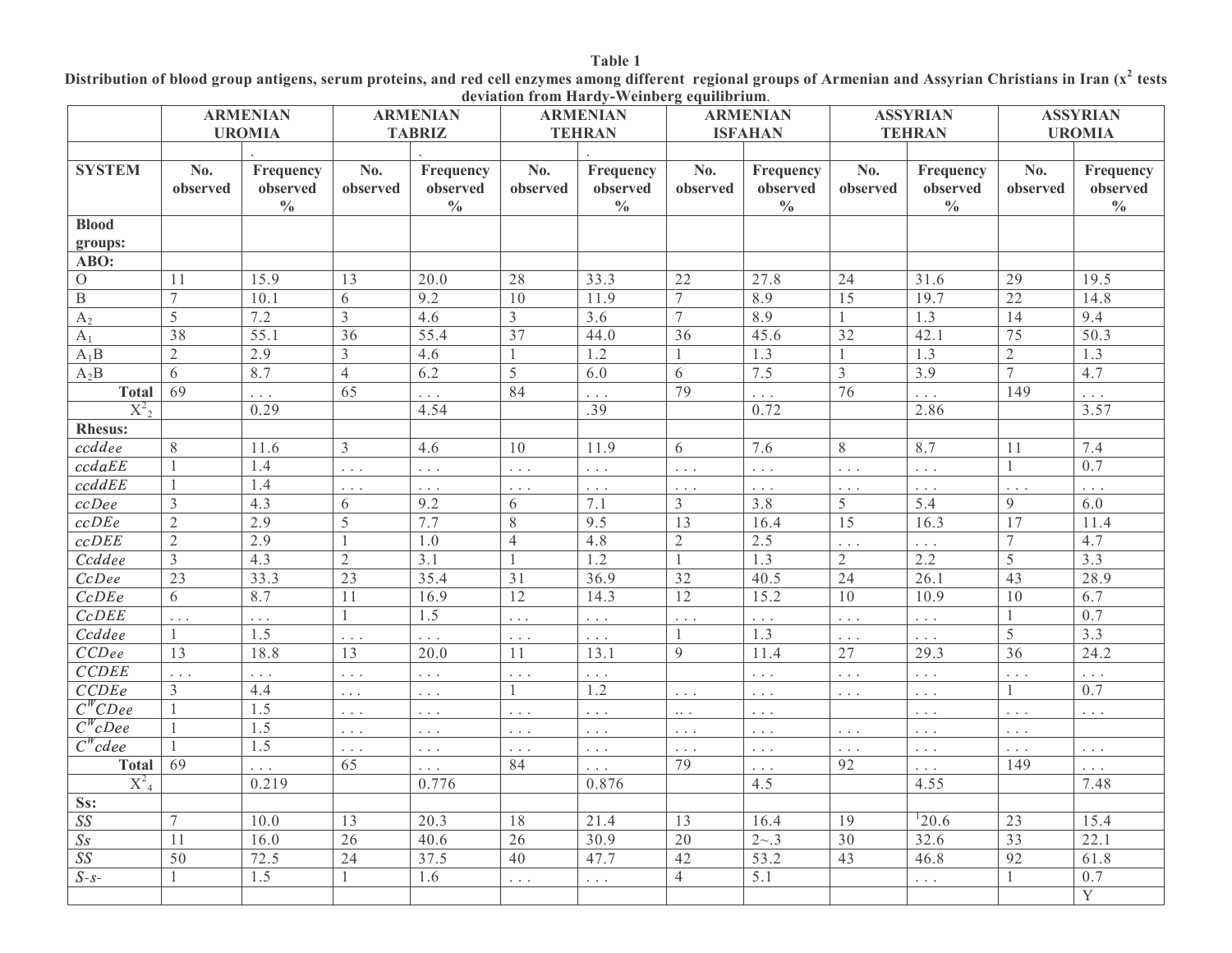| <b>Total</b>                    | 69                                               | $\Box$ .              | 64              | $\Box$ .             | 84             | $\Box$ .             | 79              | $\Box$ .             | 92                   | $\Box$ .                  | 149              | $\Box$ .             |
|---------------------------------|--------------------------------------------------|-----------------------|-----------------|----------------------|----------------|----------------------|-----------------|----------------------|----------------------|---------------------------|------------------|----------------------|
|                                 | 0.77                                             | $\ldots$              | 0.11            | $\sim$ $\sim$ $\sim$ | 2.63           | $\sim$ $\sim$ $\sim$ | 0.0             | $\sim$ $\sim$ $\sim$ | 2.25                 | $\Box$ .                  | 2.40             |                      |
| $P_1^+$                         | 32                                               | 46.3                  | 27              | 41.5                 | 40             | 47.6                 | 44              | 56.4                 | 54                   | 58.7                      | 76               | 51.0                 |
| $P_1^-$                         | $\overline{37}$                                  | 53.7                  | 38              | 58.5                 | 44             | 52.4                 | $\overline{34}$ | 43.6                 | $\overline{38}$      | 41.3                      | 73               | 49.0                 |
| <b>Total</b>                    | 69                                               | $\Box$ $\Box$         | 65              | $\sim$ $\sim$ $\sim$ | 84             | $\Box$ .             | 78              | $\Box$ $\Box$        | 92                   | $\overline{\mathbb{R}}$ . | 149              |                      |
| Duffy:                          |                                                  |                       |                 |                      |                |                      |                 |                      |                      |                           |                  |                      |
| $Fy^{a+b-}$                     | $22\,$                                           | 31.9                  | 18              | 18.1                 | 19             | 2.6                  | $20\,$          | 25.3                 | 22                   | 25.3                      | 41               | 27.5                 |
|                                 | $\overline{24}$                                  | 34.8                  | 29              | 45.3                 | 42             | 50.0                 | $\overline{36}$ | 45.6                 | 41                   | 47.1                      | 68               | 45.6                 |
| $\frac{F y^{a+b+}}{F y^{a-b+}}$ | $\overline{22}$                                  | 31.9                  | 15              | 23.4                 | $2\sqrt{2}$    | 26.2                 | $20\,$          | 25.3                 | 24                   | 27.6                      | 39               | 26.2                 |
| $Fv^{a-b-}$                     |                                                  | 1.4                   | $\overline{2}$  | 3.1                  | 1              | $1.2\,$              | $\overline{3}$  | 3.8                  | $\sim$ $\sim$ $\sim$ | $\overline{\mathbb{R}}$ . |                  | 0.7                  |
| <b>Total</b>                    | 69                                               | $\Box$ $\Box$         | 64              | $\sim$ $\sim$ $\sim$ | 84             | $\Box$ .             | 79              | $\ldots$             | 87                   | $\overline{\mathbb{R}}$ . | 149              | $\Box$ $\Box$        |
| $X^2$ <sub>1</sub>              | 0.2                                              | $\Box$ .              | 2.66            | $\Box$ .             | 2.72           | $\Box$ $\Box$        | 4.42            | $\Box$ .             | 0.06                 | $\Box$ .                  | 0.47             |                      |
| Lewis:                          |                                                  |                       |                 |                      |                |                      |                 |                      |                      |                           |                  |                      |
| $Le^{a+}$                       | 11                                               | 15.9                  | $\Box$ .        | $\Box$ $\Box$        | 21             | 26.9                 | $\Box$ $\Box$   | $\Box$ .             | 13                   | 23.2                      | 37               | 24.8                 |
| $Le^{a}$                        | 58                                               | 84.1                  | $\Box$ .        | $\Box$ .             | 57             | 73.1                 | $\Box$ .        | $\Box$ .             | 43                   | 76.8                      | 112              | 75.2                 |
| <b>Total</b>                    | 69                                               | $\sim$ $\sim$ $\sim$  | $\Box$ $\Box$   | $\sim$ $\sim$ $\sim$ | 78             | $\Box$ .             |                 | $\Box$ .             | 56                   | $\Box$ .                  | 149              | $\sim$ $\sim$ $\sim$ |
| Lutheran:                       |                                                  |                       |                 |                      |                |                      |                 |                      |                      |                           |                  |                      |
| $Lu^{a+b}$                      | $\Box$ .                                         | $\Box$ .              | $\Box$ .        | $\Box$ .             | $\Box$ $\Box$  | $\Box$ .             |                 | 1.3                  | $\sim$ $\sim$ $\sim$ | $\Box$ .                  | $\Box$ .         | $\Box$ .             |
| $Lu^{a+b+}$                     |                                                  | 1.4                   | 5               | 7.8                  | 7              | 8.3                  | $\sqrt{2}$      | 2.5                  | $\overline{4}$       | 4.5                       | $\overline{4}$   | 2.7                  |
| $Lu^{a-b+}$                     | 68                                               | 98.6                  | 59              | 92.2                 | 77             | 91.7                 | 76              | 96.5                 | 85                   | 95.5                      | 145              | 97.3                 |
| <b>Total</b>                    | 69                                               | $\sim$ $\sim$ $\sim$  | 64              | $\sim$ $\sim$ $\sim$ | 84             | $\Box$ $\Box$        | 79              | $\Box$ .             | 89                   | $\Box$ .                  | 149              | $\Box$ .             |
| Kell:                           |                                                  |                       |                 |                      |                |                      |                 |                      |                      |                           |                  |                      |
| $K\!K$                          | $\mathbb{Z}^n$ , $\mathbb{Z}^n$ , $\mathbb{Z}^n$ | $\omega = 1/\sqrt{2}$ |                 | 1.6                  | $\Box$ $\Box$  | $\Box$ .             | $\Box$ .        | $\Box$ .             | $\sim$ $\sim$ $\sim$ | $\Box$ .                  | $\ldots$         | $\ldots$             |
| $K\!k$                          | 6                                                | 8.7                   | $\overline{4}$  | 6.2                  | 5              | 5.9                  | 7               | 8.7                  | 10                   | 10.9                      | 12               | 8.0                  |
| Kk                              | 63                                               | 91.3                  | 59              | 92.2                 | 79             | 94.1                 | 72              | 91.3                 | 82                   | 89.1                      | 137              | 92.0                 |
| <b>Total</b>                    | 69                                               |                       | 64              | $\cdots$             | 84             | .                    | $79-$           |                      | 92                   | $\ldots$                  | 149              | $\ldots$             |
| $X^2$ <sub>1</sub>              | $\ldots$                                         | 0.15                  | $\Box$ .        | 0.13                 | $\Box$ .       | 0.08                 | $\Box$ .        | 0.17                 | $\Box$ .             | 0.30                      | $\ldots$         | 0.26                 |
| Kidd:                           |                                                  |                       |                 |                      |                |                      |                 |                      |                      |                           |                  |                      |
| $Jk^{(a+)}$                     | 43                                               | 62.3                  | 51              | 79.7                 | 58             | 29.0                 | 54              | 68.3                 | 25                   | 80.6                      | 99               | 66.4                 |
| $Jk^{(a)}$                      | $\overline{26}$                                  | 37.7                  | 13              | 20.3                 | 26             | 31.0                 | 25.             | 31.7                 | 6                    | 19.3                      | 50               | 33.6                 |
| <b>Total</b>                    | 69                                               | $\Box$ .              | 64              | $\Box$ .             | 84             | $\Box$ .             | 79              | $\Box$ .             | 31                   | $\ldots$                  | 149              | $\Box$ .             |
| <b>Serum</b>                    |                                                  |                       |                 |                      |                |                      |                 |                      |                      |                           |                  |                      |
| proteins:                       |                                                  |                       |                 |                      |                |                      |                 |                      |                      |                           |                  |                      |
| HP:                             |                                                  |                       |                 |                      |                |                      |                 |                      |                      |                           |                  |                      |
| $1 - 1$                         | 6                                                | 9.7                   | 5               | 8.1                  | 5              | 6.7                  | 9               | 12.0                 | $\overline{4}$       | 4.4                       | $8\,$            | 5.6                  |
| $2 - 1$                         | 24                                               | 38.7                  | 25              | 40.3                 | 34             | 45.3                 | 29              | 38.7                 | 31                   | 34.5                      | 54               | 38.0                 |
| $2 - 2$                         | $\overline{32}$                                  | 51.6                  | $\overline{32}$ | 51.6                 | 36             | 48.0                 | $\overline{37}$ | 49.3                 | $\overline{55}$      | 61.1                      | 80               | 56.4                 |
| Total 69                        |                                                  | $\sim$ $\sim$ $\sim$  | 62              | $\sim$ $\sim$ $\sim$ | 75             | $\sim$ $\sim$ $\sim$ | 75              | $\sim$ $\sim$ $\sim$ | 90                   | $\sim$ $\sim$ $\sim$      | $\overline{142}$ | $\sim$ $\sim$ $\sim$ |
| $X_{-1}^2$                      | $\Box$ .                                         | 0.22                  | $\Box$ .        | 0.0                  | $\Box$ $\Box$  | 0.87                 | $\Box$ $\Box$   | 0.77                 | $\Box$ .             | 0.02                      | $\Box$ .         | 0.08                 |
|                                 |                                                  |                       |                 |                      |                |                      |                 |                      |                      |                           |                  |                      |
| $\overline{C^3}$ :              |                                                  |                       |                 |                      |                |                      |                 |                      |                      |                           |                  |                      |
| $\rm SS$                        | 46                                               | 76.6                  | 45              | 75.0                 | 52             | 65.8                 | 49              | 72.0                 | 65                   | 73.0                      | 82               | 70.1                 |
| SF                              | $\overline{13}$                                  | 21.7                  | $\overline{15}$ | 25.0                 | 24             | 30.4                 | 17              | 25.0                 | 19                   | 21.4                      | $\overline{32}$  | 27.3                 |
| $\overline{\text{FF}}$          | $\mathbf{1}$                                     | 1.6                   | $\Box$ .        | $\Box$ .             | $\mathfrak{Z}$ | 3.8                  | $\overline{2}$  | 3.0                  | $\overline{5}$       | 5.6                       | $\mathfrak{Z}$   | 2.6                  |
| <b>Total</b>                    | 60                                               | $\Box$ .              | 60              | $\Box$ .             | 79             | $\Box$ .             | 68              | $\Box$ .             | 89                   | $\Box$ $\Box$             | 117              | $\Box$ .             |
| $X_1^2$                         | $\sim$ $\sim$ $\sim$                             | 0.0                   | $\Box$ .        | 1.6                  | $\Box$ .       | 0.01                 | $\Box$ .        | 0.12                 | $\Box$ .             | 0.01                      | $\Box$ .         | 0.0                  |
| Tf:                             |                                                  |                       |                 |                      |                |                      |                 |                      |                      |                           |                  |                      |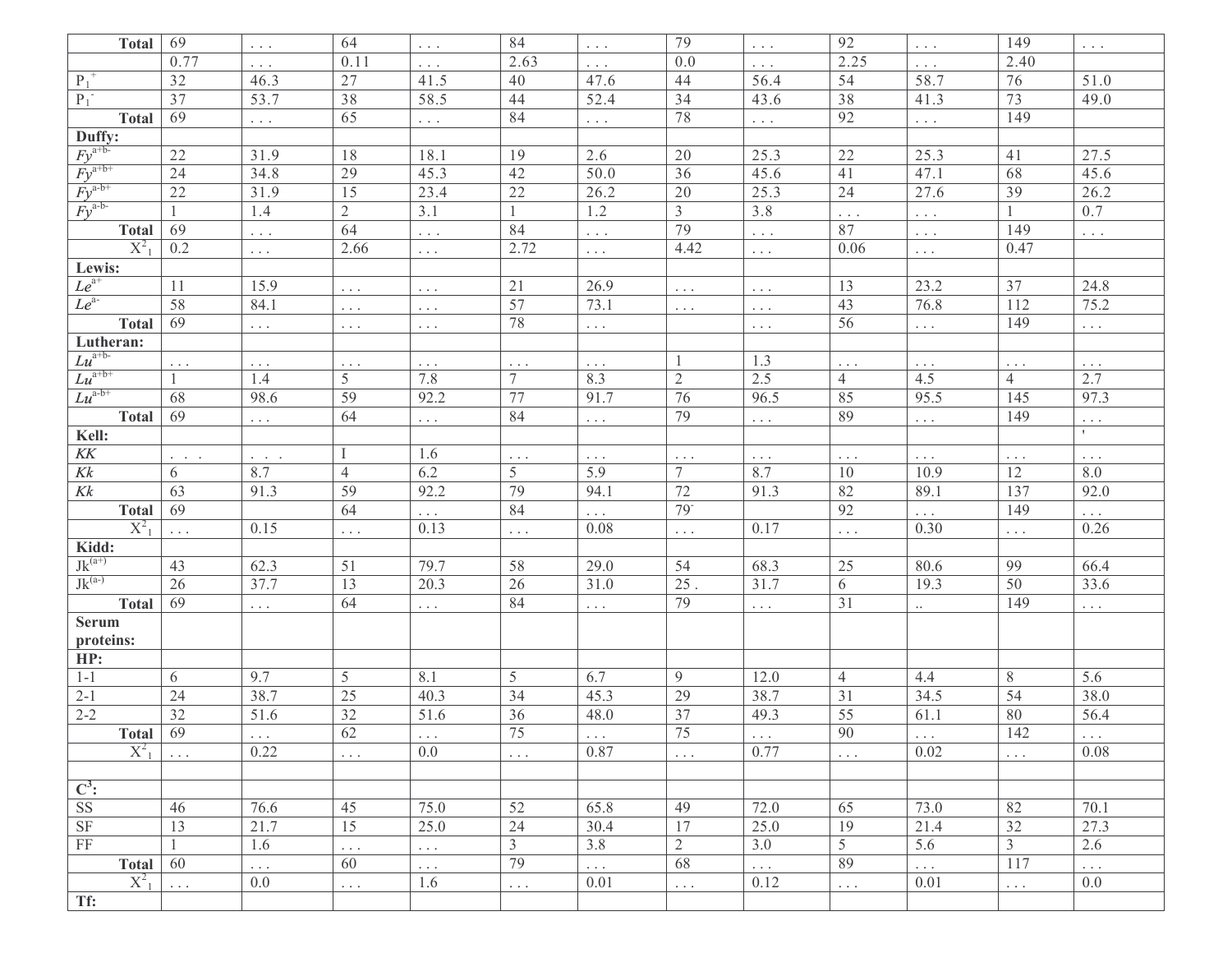| $Tf^C$                 | 62              | 100.0                | 62              | 100.0                           | 75              | 100.0                | 75                    | 100.0    | 90                    | $100.0\,$                       | 141             | 99.3             |
|------------------------|-----------------|----------------------|-----------------|---------------------------------|-----------------|----------------------|-----------------------|----------|-----------------------|---------------------------------|-----------------|------------------|
| $Tf^{CB}$              | $\ldots$        | 0.0                  | .               | 0.0                             |                 | 0.0                  |                       | 0.0      | .                     | $\Box$ .                        |                 | 0.7              |
| <b>Total</b>           | 62              | $\sim$ $\sim$ $\sim$ | 62              | $\mathbb{Z}^2$ .                | 75              | $\ldots$             | 75                    | $\cdots$ | 90                    | $\mathbb{Z}^2$ . $\mathbb{Z}^2$ | 142             | $\Box$ .         |
| Red<br>cell            |                 |                      |                 |                                 |                 |                      |                       |          |                       |                                 | $\mathbf{y}$ .  |                  |
| enzymes:               |                 |                      |                 |                                 |                 |                      |                       |          |                       |                                 |                 |                  |
| ADA:                   |                 |                      |                 |                                 |                 |                      |                       |          |                       |                                 |                 |                  |
| $1 - 1$                | 50              | 89.3                 | 38              | 80.8                            | 54              | 77.1                 | 44                    | 70.0     | 61                    | 79.2                            | 100             | 73.5             |
| $2 - 1$                | 6               | 10.7                 | 9               | 19.2                            | 15              | 21.4                 | 17                    | 26.9     | $\overline{13}$       | 16.9                            | $\overline{33}$ | 24.3             |
| $2 - 2$                | $\Box$ .        | $\Box$ .             | $\ldots$        | $\sim$ $\sim$ $\sim$            | -1              | 1.5                  | $\overline{2}$        | 3.1      | $\mathfrak{Z}$        | 3.9                             | $\overline{3}$  | 2.2              |
| <b>Total</b>           | 56              | $\cdots$             | 47              | $\cdots$                        | $\overline{70}$ |                      | 63                    | $\ldots$ | 77                    | $\bar{\mathbb{Z}}$ .            | 136             | $\ldots$         |
| $X^2$ <sub>1</sub>     | $\Box$ .        | 0.18                 | $\cdots$        | 0.52                            | .               | 0.0                  | $\ldots$              | 0.05     | $\Box$ .              | 0.19                            | $\Box$ .        | 0.02             |
| ESD:                   |                 |                      |                 |                                 |                 |                      |                       |          |                       |                                 |                 |                  |
| $1 - 1$                | 41              | 73.2                 | 45              | 70.3                            | 58              | 78.4                 | 53                    | 80.3     | 58                    | 78.4                            | 87              | 61.7             |
| $2 - 1$                | $\overline{13}$ | 23.2                 | 16              | 25.0                            | $\overline{13}$ | 17.6                 | $\overline{13}$       | 19.7     | $\overline{13}$       | 17.5                            | 49              | 34.7             |
| $2 - 2$                | $\overline{2}$  | 3.6                  | $\overline{3}$  | 4.7                             | $\overline{3}$  | 4.0                  | $\overline{0}$        | $\ldots$ | $\mathfrak{Z}$        | 4.1                             | $\overline{5}$  | $\overline{3.6}$ |
| <b>Total</b>           | 56              | .                    | 64              |                                 | 74              | $\Box$ .             | 66                    | $\ldots$ | 74                    | $\ldots$                        | 141             |                  |
| $X_{-1}^2$             | $\Box$ .        | 0.04                 | .               | 0.09                            | .               | 0.16                 | $\bar{z}$ , $\bar{z}$ | 0.04     | $\Box$ .              | 0.22                            | $\mathbb{R}^2$  | 0.35             |
| $PGM_1$ :              |                 |                      |                 |                                 |                 |                      |                       |          |                       |                                 |                 |                  |
| $1-1$                  | $20\,$          | 40.8                 | 16              | 42.1                            | 28              | 39.3                 | 39                    | 57.3     | 46                    | 34.1                            | 53              | 37.3             |
| $2 - 1$                | $\overline{21}$ | 42.9                 | $\overline{14}$ | 36.8                            | $\overline{37}$ | 50.7                 | $\overline{21}$       | 30.9     | $\overline{29}$       | 34.1                            | 66              | 46.5             |
| $2 - 2$                | 8               | 16.3                 | 8               | 4.1                             | $8\,$           | $11.0$               | 8                     | 11.8     | 10                    | 11.8                            | $\overline{23}$ | 16.2             |
| Total                  | 49              |                      | 38              | .                               | 73              | $\cdots$             | 68                    |          | 85                    | $\ldots$                        | 142             |                  |
| X21                    | .               | 0.38                 | .               | 2.0                             | .               | 0.77                 | $\ldots$              | 3.3      |                       | 2.41                            | $\ldots$        | 0.10             |
| AK:                    |                 |                      |                 |                                 |                 |                      |                       |          |                       |                                 |                 |                  |
| $1 - 1$                | 46              | 86.8                 | 58              | 90.6                            | 78              | 97.5                 | 68                    | 97.1     | 71                    | 80.7                            | 126             | 93.3             |
| $2 - 1$                | $\tau$          | 13.2                 | 6               | 9.4                             | 2               | 2.5                  | $\overline{2}$        | 2.9      | 17                    | 19.3                            | 9               | 6.7              |
| <b>Total</b>           | 53              | .                    | 64              | $\cdots$                        | 80              | $\ldots$             | 70                    |          | 88                    | $\cdots$                        | 135             | $\ldots$         |
| $X^2_{-1}$             |                 | 0.263                | $\cdots$        | 0.154                           | $\Box$ .        | 0.01                 | $\ldots$              | 0.01     | $\Box$ .              | 1.00                            | $\Box$ .        | 0.16             |
| 6PGD:                  |                 |                      |                 |                                 |                 |                      |                       |          |                       |                                 |                 |                  |
| AA                     | 47              | 94.0                 | 58              | 98.3                            | 69              | 100.0                | 61                    | 96.8     | 71                    | 92.2                            | 110             | 92.4             |
| $\mathbf{A}\mathbf{C}$ | 3               | 6.0                  |                 | 1.7                             | $\Box$ .        | $\bar{\mathbb{Z}}$ . | $\overline{2}$        | 3.2      | 6                     | 7.8                             | 9               | 7.6              |
| <b>Total</b>           | 50              | $\ldots$             | 59              | $\ldots$                        | 69              |                      | 63                    | $\cdots$ | 77                    | .                               | 119             | .                |
| $X^2$                  | .               | 0.0                  | $\cdots$        | 0.0                             | $\Box$ .        | 0.0                  | $\ldots$              | 0.02     | $\Box$ .              | 0.13                            | $\cdots$        | 0.18             |
| AP:                    |                 |                      |                 |                                 |                 |                      |                       |          |                       |                                 |                 |                  |
| $\mathbf{A}$           | $\overline{2}$  | 5.3                  | $\overline{2}$  | 6.5                             | 5               | 10.0                 | 3                     | 6.4      | $\overline{4}$        | $\cdot .5$                      | 8               | 6.5              |
| <b>BA</b>              | 14              | 36.8                 | 9               | 29.0                            | 15              | 30.0                 | 9                     | 19.1     | 26                    | 29.5                            | 28              | 22.8             |
| $\, {\bf B}$           | 18              | 47.4                 | 19              | 61.3                            | $\overline{22}$ | 44.0                 | 26                    | 55.3     | 58                    | 66.0                            | 81              | 65.8             |
| CB                     | $\overline{2}$  | 5.3                  | $\mathbf{1}$    | $\overline{3.2}$                | $\overline{2}$  | 4.0                  | 6                     | 12.8     | $\ldots$              | $\Box$ .                        | 6               | 4.9              |
| CA                     |                 | 2.6                  | $\cdots$        | $\sim$ $\sim$                   | $\overline{3}$  | 6.0                  | $\overline{3}$        | 6.4      | $\Box$ .              | .                               | $\ldots$        | $\ldots$         |
| $\mathbf C$            |                 | 2.6                  | $\cdots$        | $\mathbb{Z}^2$ . $\mathbb{Z}^2$ | $\mathfrak{Z}$  | 6.0                  |                       | $\ldots$ | $\cdot$ $\cdot$ $\pm$ | $\Box$ $\Box$                   | $\cdot$ , $\pm$ | $\ldots$         |
| <b>Total</b>           | 38              | .                    | 31              | $\Box$ .                        | 50              | $\ddotsc$            | 47                    | $\cdots$ | 88                    | .                               | 123             | $\Box$ .         |
| $X^2$ <sub>1</sub>     |                 | 1.68                 | $\cdots$        | 0.70                            |                 | 3.48                 |                       | 2.52     | $\ldots$              | 0.24                            | $\cdot$ $\cdot$ | 3.42             |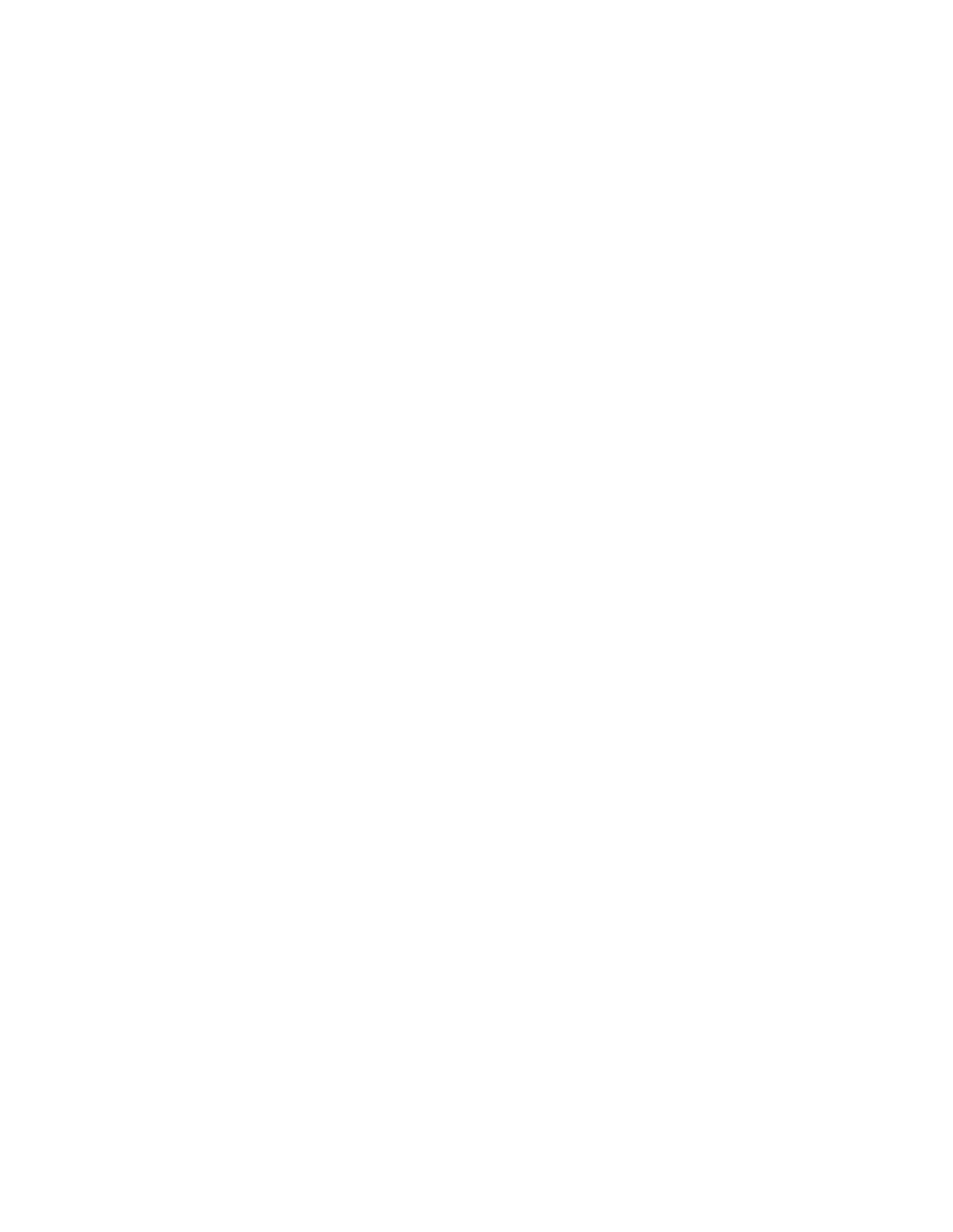| Gene                             | Armenian          | Armenian             | Armenian              | Armenian             | Assyrian             | Assyrian      |
|----------------------------------|-------------------|----------------------|-----------------------|----------------------|----------------------|---------------|
|                                  | Uromia            | <b>Tabriz</b>        | <b>Tehran</b>         | Isfahan              | <b>Tehran</b>        | <b>Uromia</b> |
|                                  | .399              | .383                 | .293                  | .314                 | .269                 | .333          |
| $\boldsymbol{p}$                 | .091              | .079                 | .034                  | .077                 | .019                 | .088          |
| $p_2$                            | .115              |                      | .100                  | .092                 | .135                 |               |
| q                                | .395              | .105<br>.433         | .573                  | .517                 |                      | .119<br>.460  |
| $\mathbf r$                      | .378              | .417                 |                       |                      | .577                 |               |
| CDe                              | .051              | .140                 | .378<br>.162          | .369<br>.184         | .452                 | .352          |
| cDE                              | .333              |                      |                       |                      | .133<br>.289         | .128          |
| cde                              | .075              | .221<br>.054         | .343<br>.015          | .321<br>.042         | .040                 | .249<br>.122  |
| Cde                              |                   |                      |                       |                      |                      |               |
| c dE                             | .048              | $\pm$ .              | $\bar{z}$ , $\bar{z}$ | $\Box$ .             | $\mathbb{R}^2$       | $\Box$ .      |
| CDE                              | .032              | .014                 | .011                  | $\sim$ $\sim$ $\sim$ | .008                 | .014          |
| CdE                              | $\Box$ .          | $\sim$ $\sim$ $\sim$ | $\sim$ $\sim$ $\sim$  | $\sim$ $\sim$ $\sim$ | $\mathbb{R}^2$       | .009          |
| cDe<br>$\overline{C^wDe}$        | .061              | .154                 | .091                  | .084                 | .078                 | .109          |
|                                  | .010              | $\sim$ $\sim$ $\sim$ | $\sim$ $\sim$ $\sim$  | $\Box$ .             | $\sim$ $\sim$ $\sim$ | $\Box$ .      |
| $\overline{C^{\prime \prime}de}$ | .012              | $\sim$ $\sim$ $\sim$ | $\sim$ $\sim$ $\sim$  | $\Box$ $\Box$        | $\sim$ $\sim$ $\sim$ | $\ddots$      |
| S                                | .145              | .368                 | .326                  | .237                 | .331                 | .220          |
| $\overline{\mathbf{s}}$          | .684              | .523                 | .564                  | .537                 | .570                 | .627          |
| $S^{\mathrm{u}}$                 | .171              | .109                 | .110                  | .226                 | .099                 | .153          |
| $P_{1}^{\;+}$                    | .268              | .235                 | .276                  | .340                 | .357                 | .300          |
| $P_2^{\dagger} P$                | .732              | .765                 | .724                  | .660                 | .643                 | .700          |
| $Lu^a$                           | .007              | .039                 | .042                  | .025                 | .023                 | .013          |
| $\overline{Lu}^b$                | .993              | .961                 | .958                  | .975                 | .977                 | .987          |
| $\rm K$                          | .043              | .047                 | 023                   | .044                 | .054                 | .040          |
| $\overline{k}$                   | .957              | .953                 | .977                  | .956                 | .946                 | .960          |
| $\overline{Fy^a}$                | .430              | .458                 | .451                  | .432                 | .479                 | .473          |
| $Fv^b$                           | $.43\overline{0}$ | $.41\overline{7}$    | .484                  | .432                 | .501                 | .461          |
| Fy                               | .140              | .125                 | .065                  | .136                 | .020                 | .066          |
| $J\overline{k^a}$                | .386              | .549                 | .444                  | .438                 | .560                 | .421          |
| $Jk^{\mathfrak{b}}$              | .613              | .451                 | .556                  | .562                 | .440                 | .579          |
| $\overline{Hp}^1$                | .290              | .282                 | .293                  | .313                 | .217                 | .246          |
| $Hp^2$                           | .710              | .718                 | .707                  | .687                 | .783                 | .754          |
| $\overline{C3}^s$                | .875              | .875                 | .810                  | .846                 | .837                 | .838          |
| $\overline{C3^F}$                | .125              | .125                 | .190                  | .154                 | .163                 | .162          |
| $\overline{If}^{\mathfrak{e}}$   | 1.00              | 1.00                 | 1.00                  | 1.00                 | 1.00                 | .996          |
| $Tf^{\beta}$                     |                   | $\cdots$             | $\sim$ $\sim$ $\sim$  | $\sim$ $\sim$ $\sim$ | $\sim$ $\sim$ $\sim$ | .004          |
| ADA <sup>"</sup>                 | .946              | .904                 | .879                  | .833                 | .877                 | .857          |
| $ADA^2$                          | .054              | .096                 | .121                  | .167                 | .123                 | .143          |
| ESD <sup>T</sup>                 | .848              | .828                 | .872                  | .902                 | .872                 | .791          |
| $\overline{ESD}^2$               | .152              | .172                 | .128                  | .098                 | .428                 | .209          |
| $PGM_1^{\perp}$                  | .622              | .605                 | .637                  | .728                 | .712                 | .606          |
| $\overline{PGM_1}^2$             | .377              | .395                 | .363                  | 372                  | .283                 | .394          |
| $\overline{AK}^1$                | .934              | .953                 | .987                  | .986                 | .903                 | .967          |
| $A\overline{K^2}$                | .066              | .047                 | .013                  | .014                 | .097                 | .033          |
| $6\overline{PGD}$ <sup>A</sup>   | .970              | .991                 | 1.00                  | .984                 | .961                 | .962          |
| $6PGD^c$                         | .030              | .009                 | .00                   | .016                 | .039                 | .038          |
| $\overline{AP}^a$                | .250              | .210                 | .280                  | .191                 | .193                 | .179          |
| $\overline{AP^b}$                | .684              | .774                 | .610                  | .713                 | .807                 | .790          |
| $\overline{AP^c}$                | .066              | .016                 | .110                  | .096                 | $\cdots$             | .024          |
| $LDH^N$                          | 1.00              | 1.00                 | 1.00                  | 1.00                 | 1.00                 | 1.00          |
| $MDH^N$                          | 1.00              | 1.00                 | 1.00                  | 1.00                 | 1.00                 | 1.00          |
| $SOD^1$                          | 1.00              | 1.00                 | 1.00                  | 1.00                 | 1.00                 | 1.00          |

Table 2 Gene Frequencies For Armenian and Assyrian Populations in Iran

In the Rh system, there is significant regional genetic heterogeneity among all six communities ( $X^2 = 15.2$ , d.f. = 4, P < .01)<br>but not within Armenians or Assyrians ( $X^2 = 11.0$ , d.f. = 12, NS, and  $X^2 = 2.3$ , d.f. = 4, presence of cdE, C<sup>w</sup>De, and C<sup>w</sup>de haplotypes.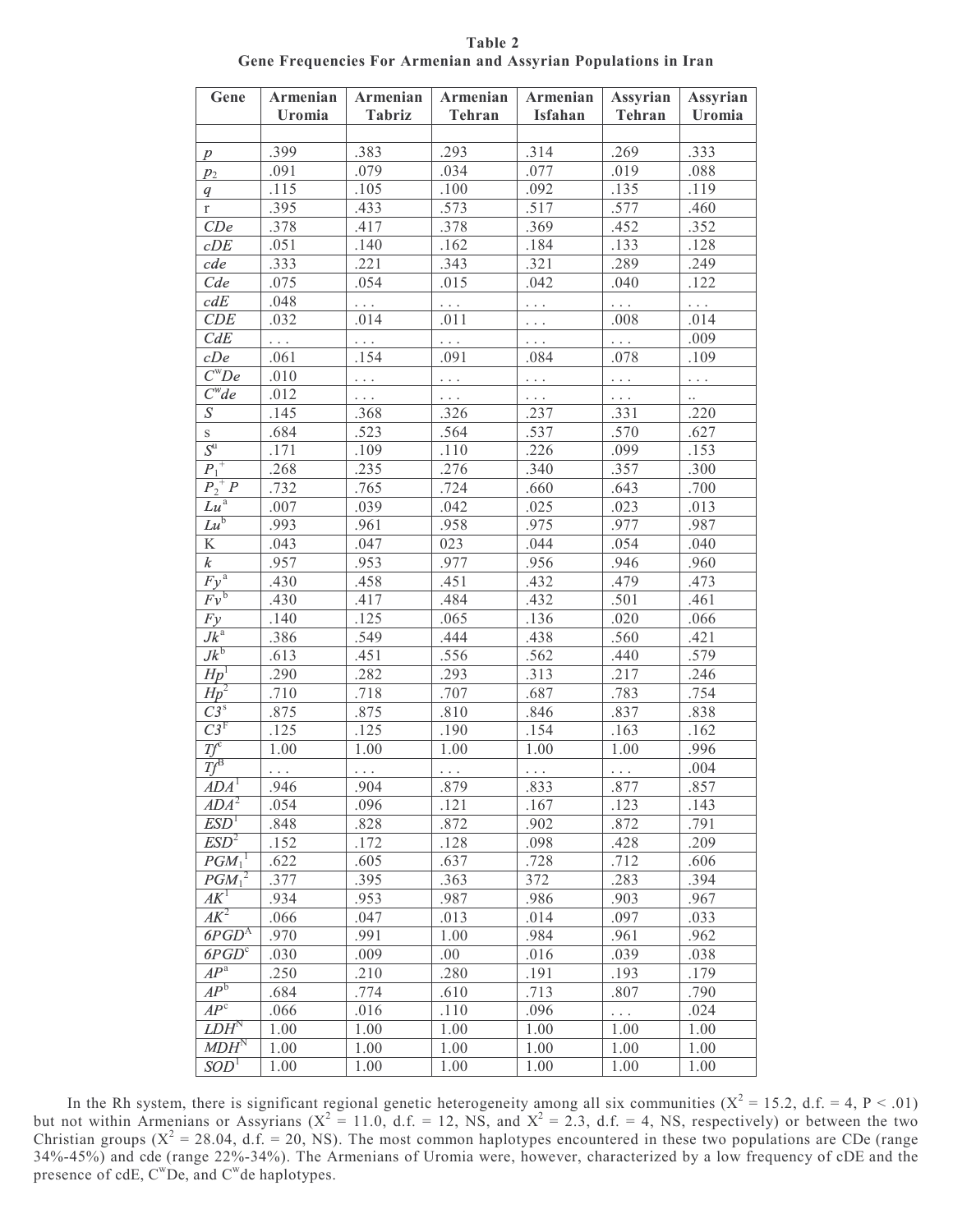For the MNSs system, the anti-M and anti-N sera deteriorated during transport and could not be relied on, so only the Ss results are presented. The Armenians and Assyrians of Uromia showed the lowest frequency of the S gene (15% and 22%, respectively), and there was significant heterogeneity within the former  $(X^2 = 18.76, d.f. = 6, P < .01)$ . In four of the six regional populations, there were individuals showing the S-s- phenotype, giving the rather high S<sup>u</sup> gene frequencies ranging from 11% to 23%, slightly higher on average in the Armenians than in the Assyrians. There was no genetic heterogeneity in the P, Lutheran, and Kell systems.

For the Duffy system, this is the first investigation in which both anti-Fy<sup>a</sup> and anti-Fy<sup>b</sup> were used. The Duffy gene frequencies in the six groups are similar. The  $Fy$  gene is present, its frequency being higher in the Armenians than in the Assyrians. The Kidd frequencies show a slightly wider range, the Uromia samples tending to have slightly lower Jk<sup>a</sup> frequencies in each population.

### - -

The large number of studies of the haptoglobin system in Iran show the overall frequency range of the  $Hp^1$  gene to be 20%-36% [6, 7], into which the present frequencies in the Armenians and Assyrians fit well. For transferrin, only one Assyrian of Uromia showed the phenotype BC. The C3 system has been little studied in Iran, the sole report of the C3\*F allele frequency for Iranians being 21% [8]. There is no significant heterogeneity among the six groups in this investigation, the C3\*F frequency in Assyrians and Armenians ranging from 13% to 19%.

### - - -

For the ADA, ESD, and PGM, systems, the six samples of Assyrians and Armenians showed no significant regional or ethnic heterogeneity. The 6PGD<sup>c</sup> gene is missing in Armenians of Tehran and at very low frequency in Armenians of Tabriz, but is at quite a high frequency (4%) in both Assyrian groups. This frequency variation of the PGD<sup>c</sup> gene within Armenians and between Armenians and Assyrians is statistically significant ( $X^2 = 8.58$ , d.f. = 3, P < .05, and  $X^2 = 8.27$ , d.f. = 1, P < .01). In Armenians, the AK<sup>2</sup> gene frequency ranges to a significant extent ( $X^2 = 8.58$ , d.f. = 3, P < .05) from 1% to 7%, but the two Assyrian samples differ significantly from each other  $(X^2 = 7.10, P < .01)$ . For acid phosphatase, again there is significant regional heterogeneity  $(X^2 = 1.10, P < .01)$ . 20.50; d.f.  $= 3$ ,  $P < .001$ ). There is no genetic variation in the LDH, MDH, and SOD systems.

| ESTIMATES UP P-STATISTICS AMUNU SIA ARMENIAN AND ASSTRIAN URUUTS (IRANIAN CHRISTIANS) |                 |          |                     |                      |          |                   |            |          |  |  |
|---------------------------------------------------------------------------------------|-----------------|----------|---------------------|----------------------|----------|-------------------|------------|----------|--|--|
|                                                                                       |                 |          | Unweighted $F_{IS}$ |                      |          | Weighted $F_{IS}$ | $F_{ST}$   |          |  |  |
| <b>SYSTEM</b>                                                                         | $F_{IT} \ldots$ | $X^2$    | Average             | Variance             | Average  | Variance          | Unweighted | Weighted |  |  |
| Lutheran                                                                              | .0579           | 1.79     | .0598               | .0366                | .0517    | .0330             | $-.0020$   | .0065    |  |  |
| Kell                                                                                  | .0006           | .00.     | .0131               | .0165                | $-.0031$ | .0125             | $-.0125$   | .0037    |  |  |
| Rh(Cc)                                                                                | .0334           | .60      | $-.0037$            | .0212                | .0251    | .0216             | .0370      | .0084    |  |  |
| Rh(Ee)                                                                                | .1791           | 17.58    | .1370               | .0592                | .1500    | .0556             | .0487      | .0342    |  |  |
| Hp                                                                                    | .0072           | .02      | .0058               | .0038                | $-.0000$ | .0034             | .0014      | .0073    |  |  |
| $\overline{C}^3$                                                                      | .0388           | .71      | .0222               | .0111                | .0308    | .0108             | .0168      | .71      |  |  |
| <b>ADA</b>                                                                            | .0439           | .86      | .0155               | .0103                | .0265    | .0092             | .0288      | .0179    |  |  |
| <b>ESD</b>                                                                            | .0686           | 2.24     | .0817               | .0152                | .0649    | .0157             | $-0.0142$  | .0040    |  |  |
| 6PGD                                                                                  | $-.0293$        | .31      | $-.0270$            | .0001                | $-.0295$ | .0001             | $-.0022$   | .0001    |  |  |
| <b>PGM</b>                                                                            | .0912           | 3.78     | .1061               | .0132                | .0860    | .0120             | $-.0167$   | .0056    |  |  |
| AK                                                                                    | $-.0458$        | 1.03     | $-.0480$            | .0010                | $-.0469$ | .0010             | .0020      | .0009    |  |  |
| Mean                                                                                  | .0405           | $\cdots$ | .0329               | $\sim$ $\sim$ $\sim$ | .0323    | $\cdots$          | .00792     | .0088    |  |  |

TABLE 3 ESTIMATES OF F-STATISTICS AMONG SIX ARMENIAN AND ASSYRIAN GROUPS (IRANIAN CHRISTIANS)

### -

To the phenotype and gene frequency findings on these populations may be applied Wright's [9, 10] F statistics. In the majority of genetic systems where the heterozygote is phenotypically distinguishable, the estimates are low positive and the mean  $F_{IT}$ ,  $F_{IS}$ , and  $F_{ST}$  are all positive (table 3). The  $F_{IT}$  estimate measuring the inbreeding coefficient of an individual relative to the total population of Christians indicates a clear tendency to excess homozygosity, on average some two-thirds that of offspring of first-cousin unions, reflecting the breeding isolation of the Christians as a whole. However, the mean  $F_{IS}$  estimate, the coefficient of an individual relative to the subgroup to which he belongs, is nearly as high. This may be a reflection of the small size or relatively closed nature of these local communities or of some practice within them tending to promote consanguineous marriages; the former seems the more likely. Certainly the mean  $F_{ST}$  value, measuring the differentiation of subpopulations, is not high, and suggests that the extent of random genetic differentiation among these subpopulations is so far only moderate.

The R matrix of Harpending and Jenkins [11], measuring kinship among the six populations (table 4), uses all the available genetic systems. The elements on its principal diagonal show that the Armenian populations of Tabriz and Isfahan, and the Assyrians from Uromia, are closest to the center of the population cluster, while the Armenians from Uromia and the two samples from Tehran are the most peripheral. The value of  $R_{ST}$  calculated from the principal diagonal is 0.0117, slightly higher than Wright's  $F_{ST}$ . This difference may well be due to the addition of further systems in the calculation of the R matrix, but the conclusion that the effect of random subpopulation differentiation is only moderate remains unchanged. The elements r<sub>id</sub> show that the: most closely related pairs are the Armenians from Isfahan and Tehran, followed by the Armenians and Assyrians from Uromia. The least closely related are the Armenians of Uromia to the two Tehran groups. The distance measures calculated from the R matrix (table 5) show the same pattern.

The contribution of particular alleles to this pattern of relationships can be summarized by plotting (fig. 2) the first two eigenvectors of the R matrix superimposed on the S matrix [11]. The position of the Armenians of Uromia is associated particularly with alleles cdE,  $Jk^b$ , and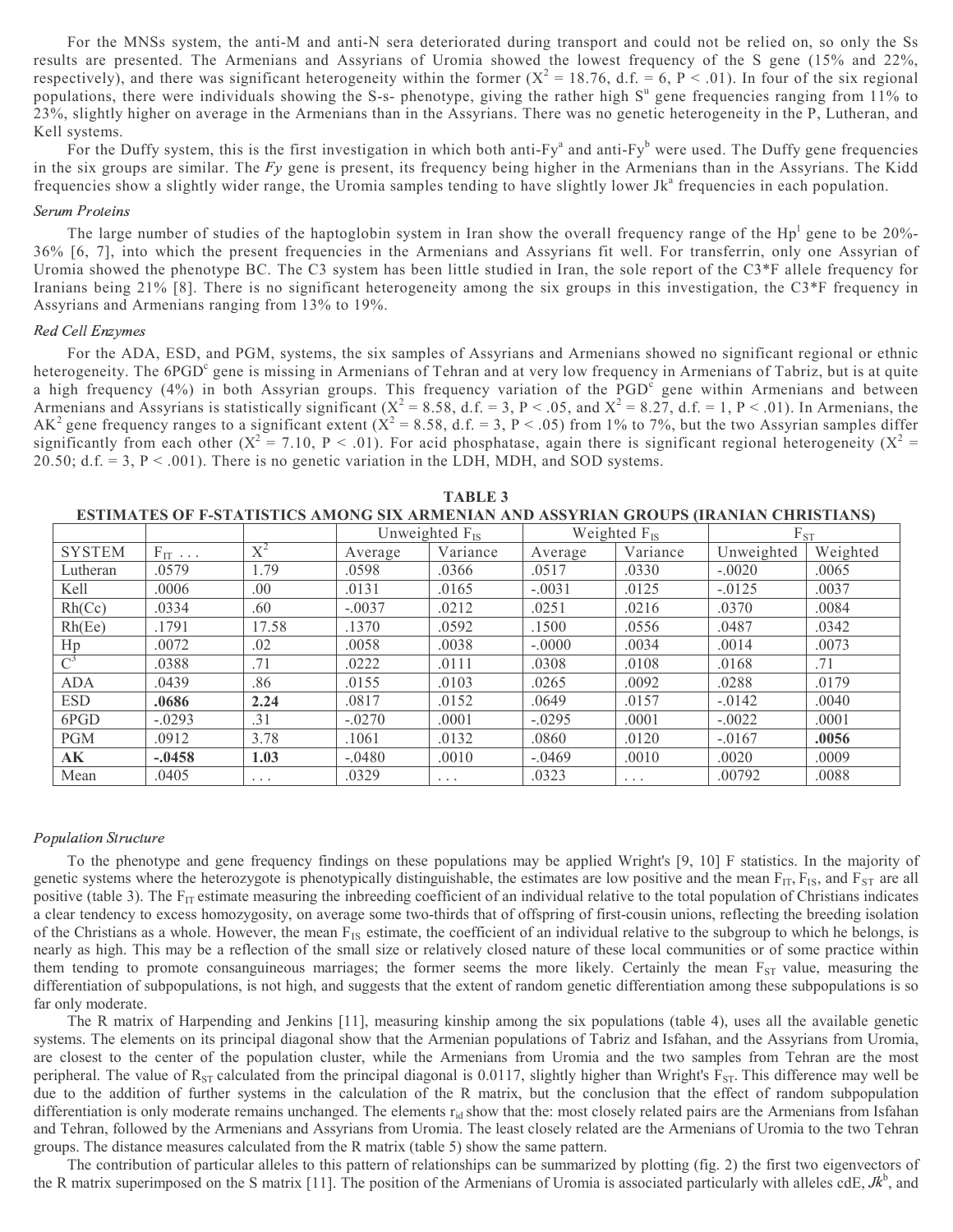P<sub>i</sub>; the Armenians of Tehran and Isfahan with  $Ap^c$  and  $AK^1$ ; and the Tehran Assyrians with S,  $Jk^a$ ,  $AP^b$ , and  $AK^2$ . Although there is a suggestion of some contribution of African genes  $(S^u, Fy)$  particularly to the Armenians, the fact that none of these or other African alleles are situated at peripheral positions and none is particularly characteris tic of any of the six populations suggests that the heterogeneity of the Christian groups owes little to such admixture. In the absence of any other identifiable contributory source, a reasonable interpretation is that the heterogeneity is largely random in origin.

TABLE 4:

|               |                    |                         | IADLE4:<br><b>RMATRIX</b> |                     |                         |                         |
|---------------|--------------------|-------------------------|---------------------------|---------------------|-------------------------|-------------------------|
|               | Armenian<br>Uromia | Armenian<br>Tabriz      | Armenian<br>Tehran        | Armenian<br>Isfahan | Assyrian<br>Tehran      | Assyrian<br>Uromia<br>O |
|               | 0.0161             | $\cdot$ $\cdot$ $\cdot$ | $\cdot$ $\cdot$ $\cdot$   | $\cdots$            | $\cdot$ $\cdot$ $\cdot$ | $\cdots$                |
|               | $-0.0032$          | 0.0094                  | $\cdots$                  | $\cdots$            | $\cdots$                | $\cdots$                |
|               | $-0.0045$          | $-0.0015$               | 0.0113                    | $\cdots$            | $\cdots$                | $\cdots$                |
|               | $-0.0032$          | $-0.0037$               | 0.0030                    | 0.0099              | $\cdot$ $\cdot$ $\cdot$ | $\cdots$                |
|               | $-0.0069$          | $-0.0001$               | $-0.0031$                 | $-0.0034$           | 0.0151                  | $\cdot$ $\cdot$ $\cdot$ |
| $\mathfrak b$ | 0.0018             | $-0.0009$               | $-0.0051$                 | $-0.0027$           | $-0.0016$               | 0.0086                  |

NOTE:  $R_{ST} = 0.011718$ .

# **DISCUSSION**

 A few blood group data on Armenians and Assyrians are available from other studies in Iran and neighboring countries. A comparison with the present re sults confirms that the Armenians and Assyrians as a whole are characterized by a high A gene and cde haplotype frequency [12]. .

| <b>DISTANCE MATRIX</b> $^{2}$ <b>i</b> $j = ri + rjj \square 2rij$ |          |                         |                         |           |                         |                         |  |  |  |  |
|--------------------------------------------------------------------|----------|-------------------------|-------------------------|-----------|-------------------------|-------------------------|--|--|--|--|
|                                                                    | Armenian | Armenian                | Armenian                | Armenian  | Assyrian                | Assyrian                |  |  |  |  |
|                                                                    | Uromia   | Tabriz                  | Tehran                  | Isfahan   | Tehran                  | Uromia                  |  |  |  |  |
|                                                                    |          |                         |                         |           |                         |                         |  |  |  |  |
|                                                                    | 0.0000   | $\cdot$ $\cdot$ $\cdot$ | $\cdot$ $\cdot$ $\cdot$ | $\cdots$  | $\cdot$ $\cdot$ $\cdot$ | $\cdot$ $\cdot$ $\cdot$ |  |  |  |  |
|                                                                    | 0.0318   | 0.0000                  | $\cdot$ $\cdot$ $\cdot$ | $\cdots$  | $\cdots$                | $\cdots$                |  |  |  |  |
|                                                                    | 0.0364   | 0.0237                  | 0.0000                  | $\ddotsc$ | $\cdot$ $\cdot$ $\cdot$ | $\cdots$                |  |  |  |  |
|                                                                    | 0.0324   | 0.0266                  | 0.0151                  | 0.0000    | $\cdots$                | $\cdots$                |  |  |  |  |
|                                                                    | 0.0450   | 0.0247                  | 0.0326                  | 0.0319    | 0.0000                  | $\cdots$                |  |  |  |  |
| 6                                                                  | 0.0210   | 0.0198                  | 0.0301                  | 0.0239    | 0.0268                  | 0.0000                  |  |  |  |  |

Table 5



<sup>1 -</sup> Armenian Uromia 2 - Armedian Tabriz 3 - Armenian Tehran 4 - Armenian Isfahan 5 - Assyrian Tehran 6 - Assyrian Uromia

Fig. 2.--The locations of the six populations on the genetic map and the extent to which each allele contributes to them.

The small size of each local sample implies fairly large errors attaching to the gene frequency estimates, which must to some extent obscure the relationships among the group. However, the first two eigenvalues of the R matrix account for 63% (35% and 28%) of the total variation so an attempt at interpretation appears reasonable.